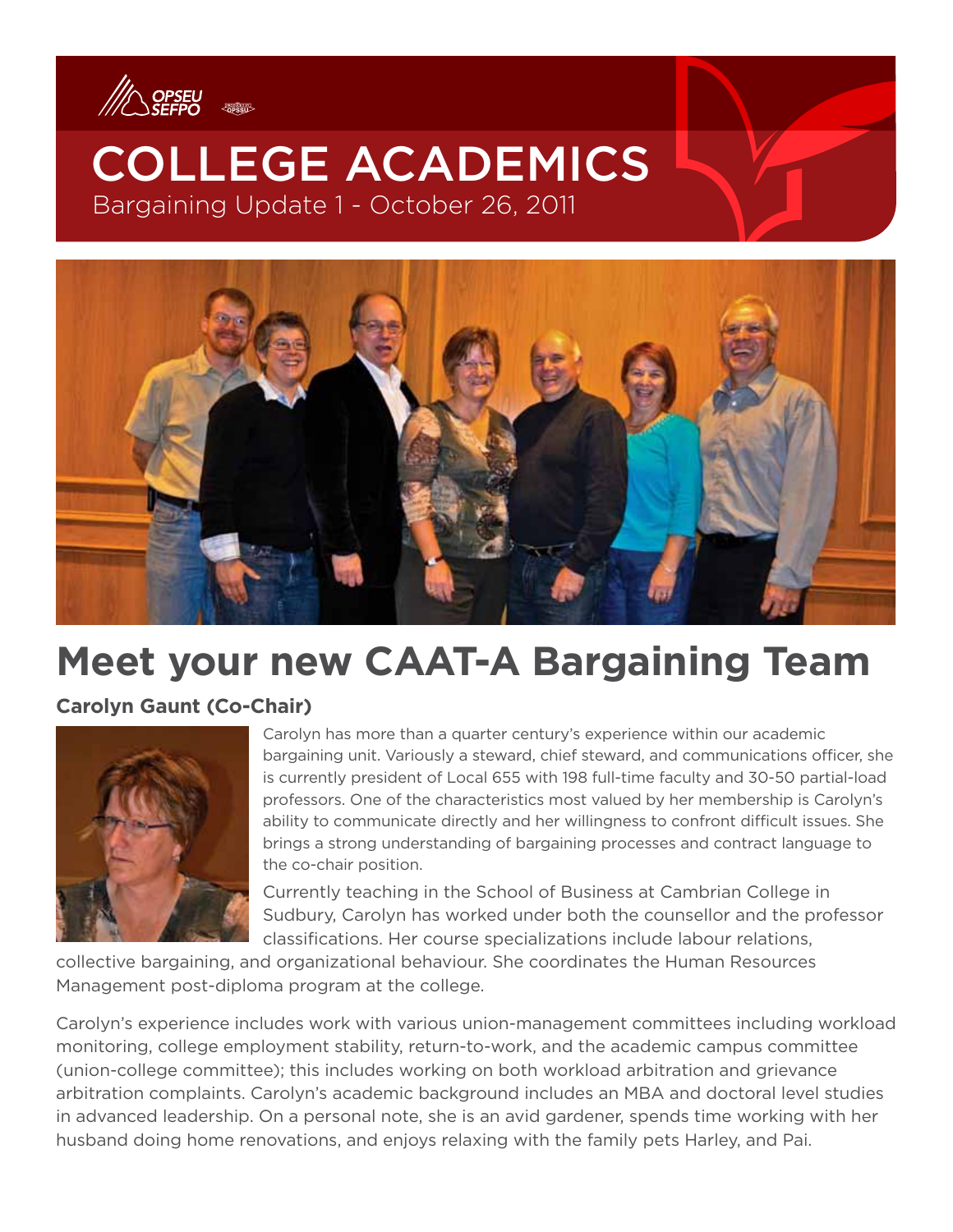

## **Ted Montgomery (Co-Chair)**



Ted Montgomery has been a teacher in the college system since 1973. Following a brief sessional appointment with Centennial College in Scarborough, Ted became a sessional and then full-time teacher at Seneca College. He has always taught in academic upgrading programs delivering courses in a wide variety of subject areas, including English, Social Sciences, Contemporary Society, Basic Science, and Cinema Studies. Ted has been president of Local 560 for 25 years and a member of 7 previous bargaining teams. He was also a member of the OPSEU Executive Board for two terms and the Chair of OPSEU's Constitution Committee for three terms.

In addition to college activities, Ted has been a basketball coach and referee for many years and is currently the Vice-President of the Canadian Association of Basketball Officials. This past April, Ted was elected to serve as the Speaker of the Canadian Association of University Teachers.

Ted says, "Local delegates have elected a strong team with a good balance of experience and new members. The team will be working hard from now until a settlement is reached. Our goal is to deliver a contract by August 31st that the members will ratify. Look for some new and innovative approaches."A

## **Rod Bain**



This is Rod's second time on a bargaining team. He is a Professor in the Traditional and Heritage Masonry Program at Algonquin College. Rod is a mason and carpenter by trade. After earning a diploma in Technological Education at Queen's University, Rod began his teaching career at Algonquin College's Perth Campus.

Rod is a steward with his local, where he is a member of the College Employment Stability Committee, a member of the Workload Monitoring Group, and serves as a certified member of the Perth Campus Joint Occupational Health and Safety Committee.

Rod has always been a forceful and effective advocate and defender of the Collective Agreement rights for all faculty. His determination and tenacity have been invaluable both as a steward and as a campus organizer for the OPSEU Part-Time campaign. Outside of the Union and College duties, Rod organizes hockey for the students at his campus and is a hobbyist beekeeper. He looks forward to working with the team to help ensure our members get the Collective Agreement they deserve.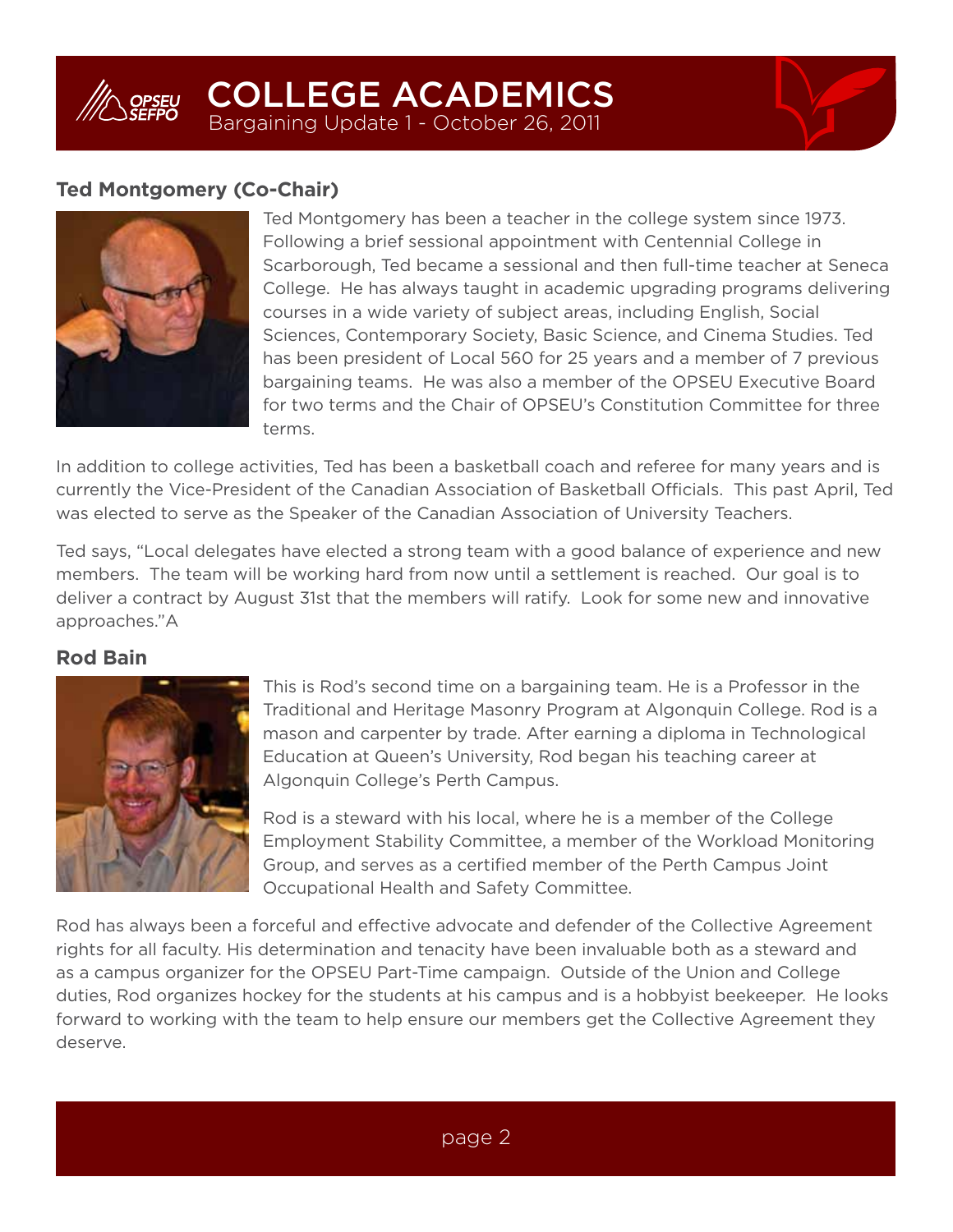

### **Gary Bonczak**



Gary is President of Fleming College Academic employees, Local 352. He is involved in most of the union/management committees at the college and at the Provincial level he has been on the JEQS committee for three terms. He is a Professor in the School of General Arts & Science and has been at the college for 31 years. His teaching encompasses Organizational Behaviour & Psychology courses. Well versed in all aspects of mediation, Gary is on the current Fleming roster of mediators & provides coaching in mediation training. An Integrative style is his preferred method of bargaining; however, he is very adept at switching to distributed bargaining given the situation.

On a personal note, Gary has been with his wife for 24 years. He has two dogs that keep both him & his wife quite busy. Gary is an avid squash & tennis player. He has been a volunteer at the Peterborough YMCA for over 25 years, mainly involved in squash programming.

#### **Lynn Dee Eason**



Lynn Dee started as a sessional Teaching Master at the North Algoma Campus of Sault College in Wawa. Within a few weeks of becoming fulltime in 1984, Lynn Dee was involved in the first faculty work stoppage. Gaining a degree of control over workload through the Standard Workload Form showed Lynn Dee the profound influence of a bargaining team supported by a strong membership.

When the North Algoma Campus closed fifteen years ago, Lynn Dee began commuting between Wawa and Sault Ste. Marie (220 km) along the shore of Lake Superior twice weekly. Lynn Dee serves both communities as Chair of the Sault Area Council and a representative for Local 613 on the Sault

Ste. Marie Labour Council. She earned a Master in Education (Adult Education) degree from OISE and teaches computer technology, communications, and interpersonal dynamics courses in the Office Administration – Executive program in an accelerated format.

Lynn Dee serves as Local Vice-President and has been an active member of the UCC and WMG as well as newsletter editor. Lynn Dee's activism is most apparent in her work with the Health & Safety committee where she works passionately to ensure obligations are met. Provincially, she serves on the Joint Grievance Scheduling and Health & Safety committees.

When not engaged in college or union activities, Lynn Dee listens to CBC radio, golfs, curls, and has been known to raise a moose calf or two in her backyard with her husband, Gord, an OPS member, and their Welsh terrier, Bran.